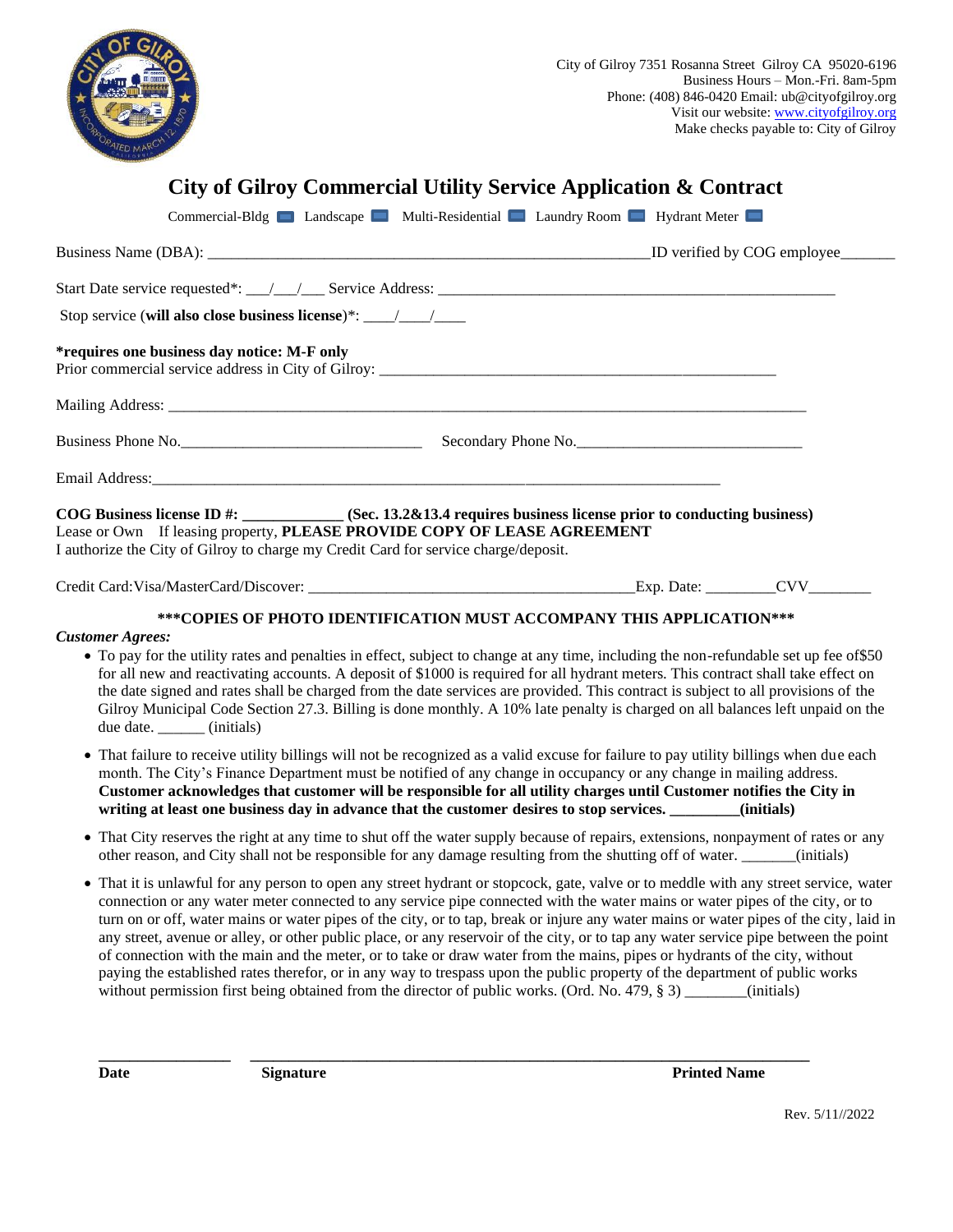

| $\frac{1}{2}$ and $\frac{1}{2}$ and $\frac{1}{2}$ (Smo) can be seen in $\frac{1}{2}$ and $\frac{1}{2}$ and $\frac{1}{2}$ |          |        |                        |
|--------------------------------------------------------------------------------------------------------------------------|----------|--------|------------------------|
| <b>Water Base Charge</b>                                                                                                 |          |        |                        |
| Meter Size                                                                                                               |          |        | <b>Base Rate/Month</b> |
| $\frac{3}{4}$ inch                                                                                                       |          |        | \$11.53                |
| 1 inch                                                                                                                   |          |        | \$19.24                |
| $1\frac{1}{2}$ inch                                                                                                      |          |        | \$38.47                |
| 2 inch                                                                                                                   |          |        | \$61.55                |
| 3 inch                                                                                                                   |          |        | \$115.39               |
| <b>Hydrant</b> meters                                                                                                    |          |        | \$86.52                |
| Other size                                                                                                               |          |        |                        |
| Water Volumetric Charge                                                                                                  |          |        |                        |
| Rate/1,000 Gallons                                                                                                       | Zone $1$ | Zone 2 | Zone 3                 |
| $0 - 30,000$                                                                                                             |          | \$4.39 | \$4.93<br>\$5.52       |
| $30.001+$                                                                                                                |          | \$4.93 | \$5.47<br>\$6.06       |
|                                                                                                                          |          |        |                        |

**WATER RATES** (Gilroy City Code Section 27.42 and 27.50)

## **WASTEWATER RATES (prorated ~ start & stop)**

#### Non-Residential Monitoring and Pretreatment Program Base Rate Monthly Charges

| Significant/Categorical     | \$240.95 |
|-----------------------------|----------|
| Non-Significant/Categorical | \$95.22  |
| Other Non-Residential       | \$11.47  |

| Non-Residential Volumetric Monthly Charge (\$/1000 Gallons) |         |
|-------------------------------------------------------------|---------|
| Low Strength                                                | \$7.41  |
| Domestic Strength                                           | \$9.21  |
| Medium Strength                                             | \$12.08 |
| <b>High Strength</b>                                        | \$18.63 |

#### **MULTI-RESIDENTIAL ACCOUNTS** (Apartment Buildings of 3 or More Units)

Multi-Family Residential \$33.13 per unit (\*separate landscape/laundry room accounts will not be charged sewer)

When you provide a check as payment, you authorize us either to use information from your check to make a one-time electronic fund transfer from your account or to process the payment as a check transaction. When we use information from your check to make an electronic fund transfer, funds may be withdrawn from your account as soon as the same day we receive your payment, and you will not receive your check back from your financial institution.

**Now Available!** The City of Gilroy offers utility customers online access to view statements, make one time payments or to automate your monthly payments. Please take advantage of this convenient feature by logging onto: **[www.cityofgilroy.org](http://www.cityofgilroy.org/) and click on Utility Bills Online.** You may also opt for paperless billing.

### **YOUR ACCOUNT NUMBER IS: \_\_\_\_\_\_\_\_\_\_\_\_\_\_\_\_\_\_\_\_\_\_\_\_-\_\_\_\_\_\_**

**You will need your account number to:**

• **Enroll in online billing**